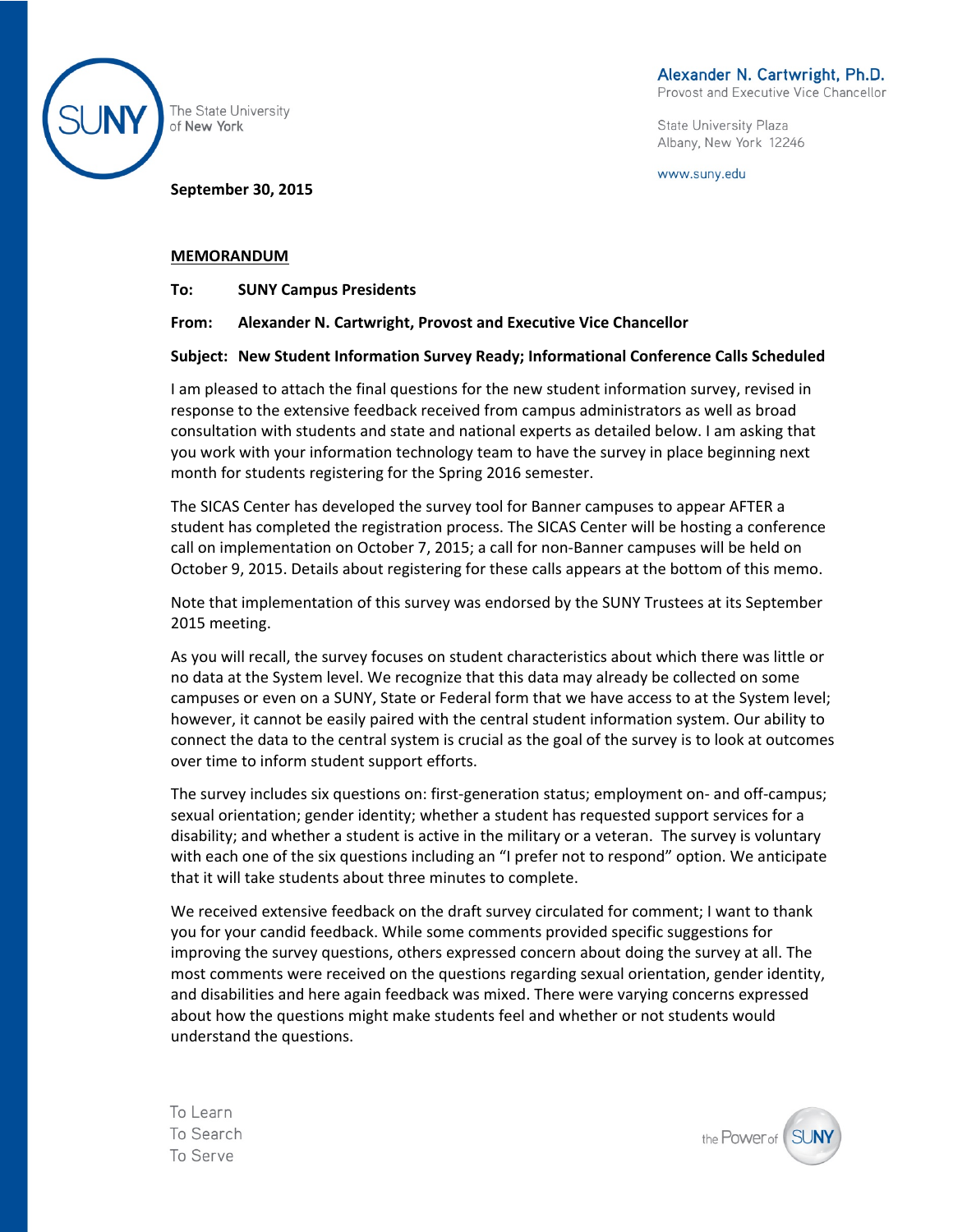To explore this feedback further, we went directly to students via the SUNY Student Assembly—my sincere thanks to President Tom Mastro, the Student Assembly Executive Board, and the Student Assembly Equity and Inclusion Committee for their leadership and assistance.

We also spoke with executive staff from UCLA's Williams Institute, Research Director Gary Gates and Scholar of Public Policy Jody Herman, as well as representatives from the Consortium of Higher Education LGBT Resource Professionals—both groups have studied how best to give students an opportunity to self-identify as LGBTQ+. We had the opportunity to speak with members of the UC System Presidents' Office (the UC System is now giving students an opportunity to self-identify as LGBTQ+ on the admissions application). We also consulted with the SUNY sector of the New York State Disabilities Services Council.

Feedback from these consultations was clearer. There was a sentiment expressed that all students want to be counted and they want their campus to be held responsible for ensuring an environment that promotes success. It was particularly motivating to hear from students pleased that the survey asked about disabilities and to learn about their ongoing efforts to de-stigmatize disabilities, particularly when it comes to tracking outcomes (a number of SUNY students are participating in an advisory group of the New York State Education Department). We also heard that having multiple responses for the questions on gender identity and sexual orientation was an important acknowledgement of the diversity of SUNY's student body. We also had the opportunity to hear directly from the individuals who had extensively studied how best to survey students in these areas.

It was in consideration of all of this feedback that we opted to move forward with the survey and revised the questions accordingly:

- First-generation status: Based on campus feedback we revised the question to ask about 'those who raised you' and also added technical or vocational education as a specific level of education.
- Plans to work during the semester: Based on campus feedback we expanded the question to ask about where students will work -- on campus or off.
- Sexual Orientation and Gender Identity: We did reduce the number of possible responses under each question (question wording was guided by the work of the Williams Institute and the Higher Education Consortium of LGBT Professionals). However, we also wanted to remain responsive to feedback from students who indicated that more options, including pansexual as a possible response for example, would be preferable.
- Disability: We revised this question to be framed as whether or not a student has requested support services. We made clear that if a student wants to request supports, they need to do so via their campus's office of student disabilities. We also included a System email address that goes right to my office for any students having trouble finding the right office. For data collection purposes we have organized possible responses into categories that are aligned with a new reporting structure that will be used by the state education department.
- Active duty/veteran's status: This is an area where we do have some central reporting, however, there are concerns about data quality and completeness. It was suggested that some students may be more comfortable identifying as a veteran via this type of voluntary information tool.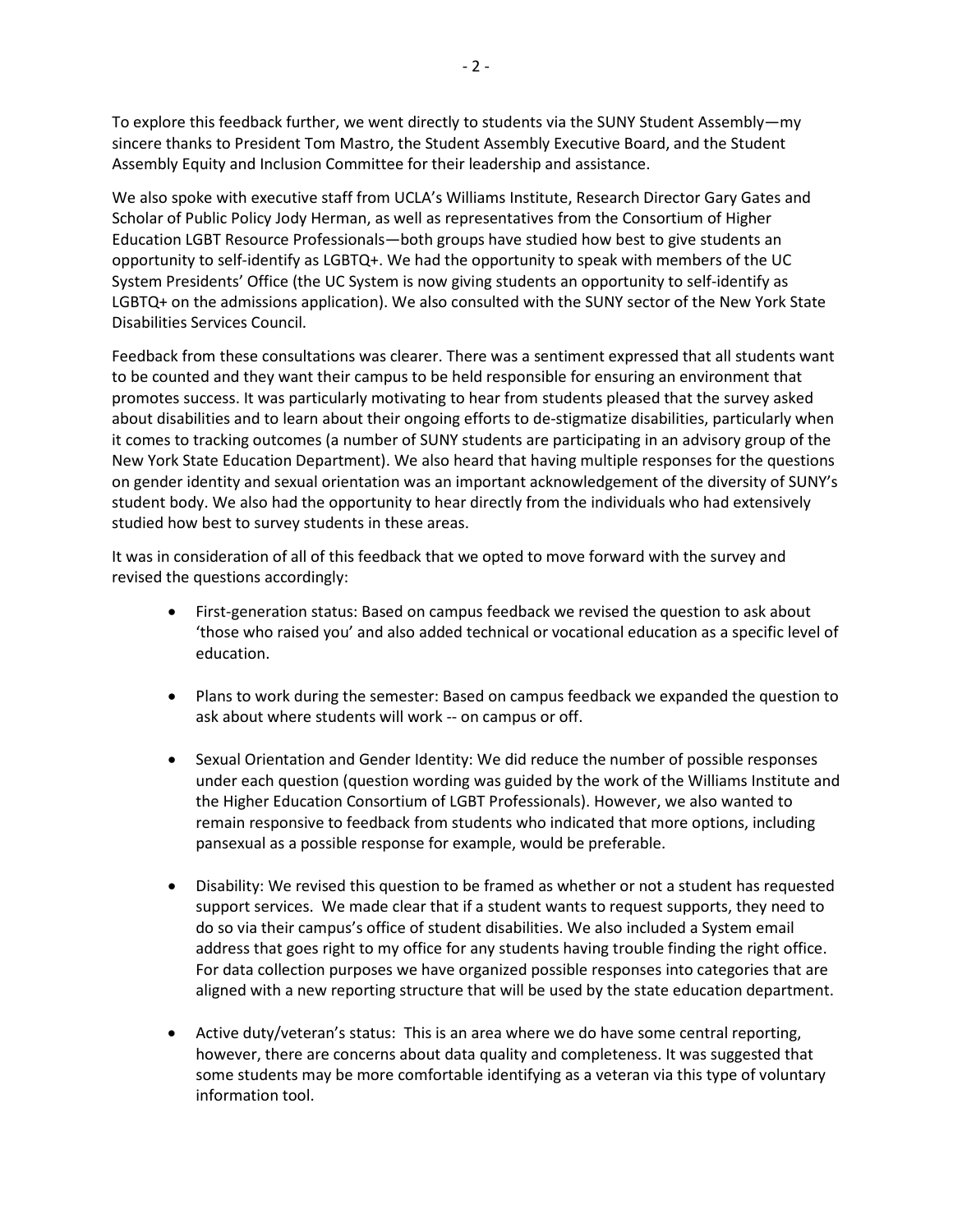You will also see that we shortened the opening message significantly and added a specific paragraph on privacy protections.

I have no doubt that we will learn from the first administration of this survey and I am absolutely open to ongoing improvement as we move forward. I hope that students see this as part of SUNY's efforts to be inclusive and I know that results will inform System and ultimately campus student support efforts.

We have requested that data be transmitted to SUNY after registration closes, January 30<sup>th</sup> (or next business day) for Spring and September 30<sup>th</sup> (or next business day) for Fall. System will provide aggregate data to each campus about campus results, sector, and system‐wide results.

Details about registering for the Banner and Non‐Banner calls are below:

#### **Banner campuses**:

- October 7, 2015
- 9:30 a.m. 10:30 a.m.
- Please use your member login at the SICAS center website: sicas.oneonta.edu/ to obtain the dial‐in information.

#### **Non‐Banner campuses**:

- October 9, 2015
- 9:30 a.m. 10:30 a.m.
- The dial-in information will be e-mailed to chief technology officers, with a copy to Presidents.

If you have any questions in the interim or would like to discuss the survey generally, please do not hesitate to contact me at: provost@suny.edu.

### Attachment

Copy: Chancellor Zimpher President, University Faculty Senate President, Faculty Council of Community Colleges President, Student Assembly Chief Diversity Officer Medina Campus Chief Academic Officers Campus Diversity Officers Campus Information Technology Officers Campus Registrars Campus Vice Presidents for Student Affairs Campus Institutional Research Directors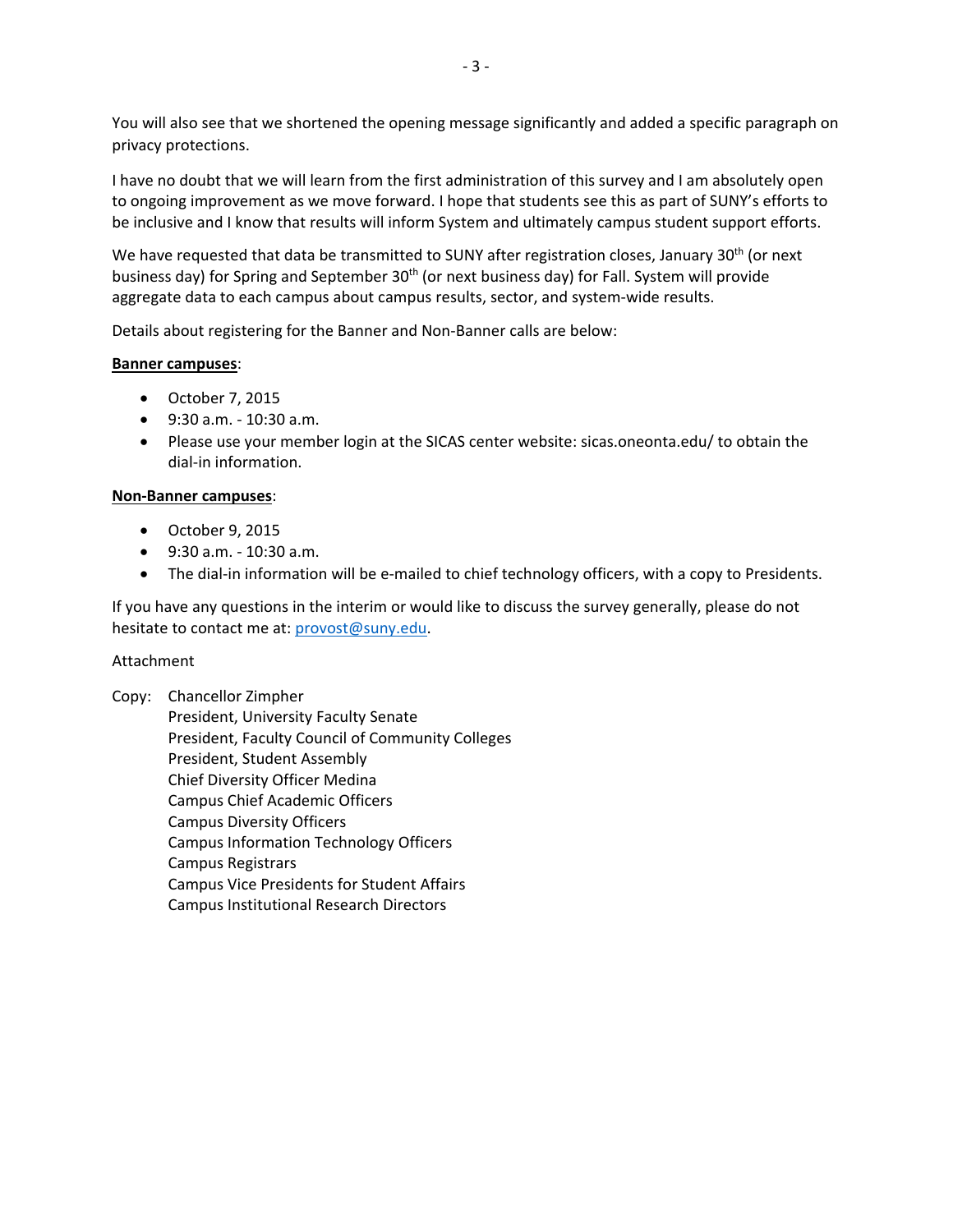### **System-wide Student Information Survey**

Thank you for being a part of the SUNY family! Your campus is one of 64 SUNY campuses located across New York State. The following short survey is part of the SUNY System's continuing efforts to better serve our diverse student population and to ensure that all SUNY campuses provide a supportive and welcoming environment. The data we are seeking concerns first generation status, employment status, sexual orientation, gender identity, disability services, and veteran status.

This survey has six questions (a few with multiple parts) and we estimate that it will take three minutes to complete. Each question gives you an option to choose not to respond.

> Read about privacy protections in place for this survey.

[This will be a clickable box; for now, see last page for statement]

# 1) **Please indicate the highest level of education completed by those who raised you (you may respond regarding up to two people):**

### Parent/Guardian 1

- a) Less than high school diploma
- b) High school diploma/GED
- c) Trade School / Vocational Training (BOCES, EOC)
- c) Associate degree
- d) Bachelor's degree or higher
- e) Don't know
- f) I prefer not to respond.

### Parent/Guardian 2

- a) Less than high school diploma
- b) High school diploma/GED
- d) Trade School / Vocational Training (BOCES, EOC)
- c) Associate degree
- d) Bachelor's degree or higher
- e) Don't know
- f) I prefer not to respond.

### 2. *Are you working (or will you work) on campus this semester?*

- a) Yes
- b) No
- c) I prefer not to respond.

### *If yes:*

a) Employed part-time - Less than 10 hours per week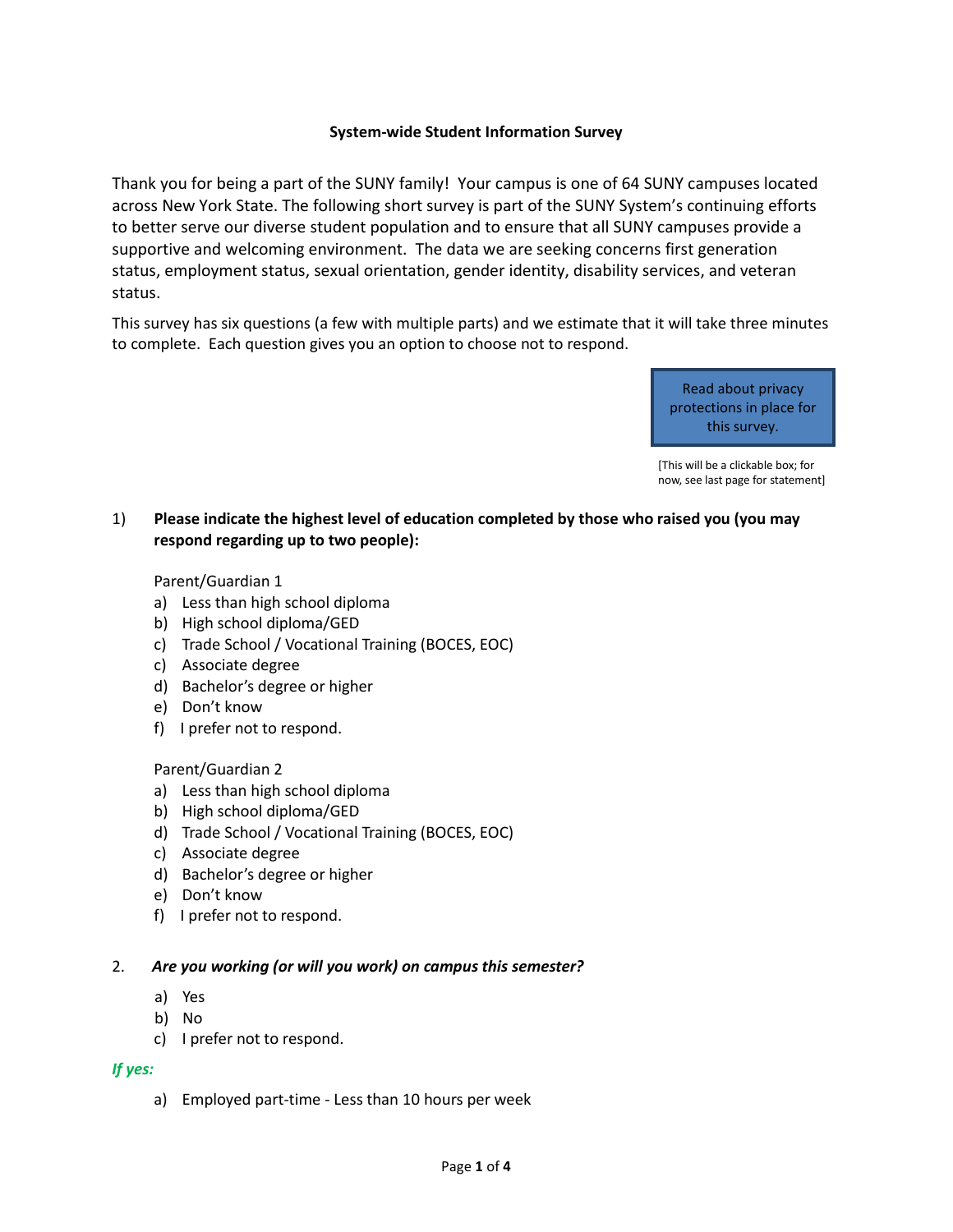- b) Employed part-time Between 10 and 20 hours per week
- c) Employed part-time 21 hours to 30 hours per week
- d) Employed full-time 31 or more hours per week
- e) Undecided /Unknown

### *2a. Are you (or will you) work off-campus this semester?*

- a) Yes
- b) No
- c) I prefer not to respond.

## *If yes:*

- a) Employed part-time Less than 10 hours per week
- b) Employed part-time Between 10 and 20 hours per week
- c) Employed part-time 21 hours to 30 hours per week
- d) Employed full-time 31 or more hours per week
- e) Undecided /Unknown

## **3. Sexual Orientation – Do you consider yourself to be:**

- a) Straight (heterosexual)
- b) Gay
- c) Lesbian
- d) Bisexual
- e) Pansexual
- f) Queer
- g) Questioning or unsure
- h) An orientation not listed. Please specify: \_\_\_\_\_\_\_\_\_\_\_\_\_\_
- i) I prefer not to respond.

### **4. Gender Identity - How do you describe yourself?**

- a) Man
- b) Woman
- c) Trans man
- d) Trans woman
- e) Genderqueer/Gender-fluid
- f) Questioning or unsure
- g) A gender identity not listed. Please specify: \_\_\_\_\_\_\_\_\_\_\_\_
- h) I prefer not to respond.

### **4a. What sex were you assigned at birth (ex. on first birth certificate)?**

- a) Male
- b) Female
- c) I prefer not to respond.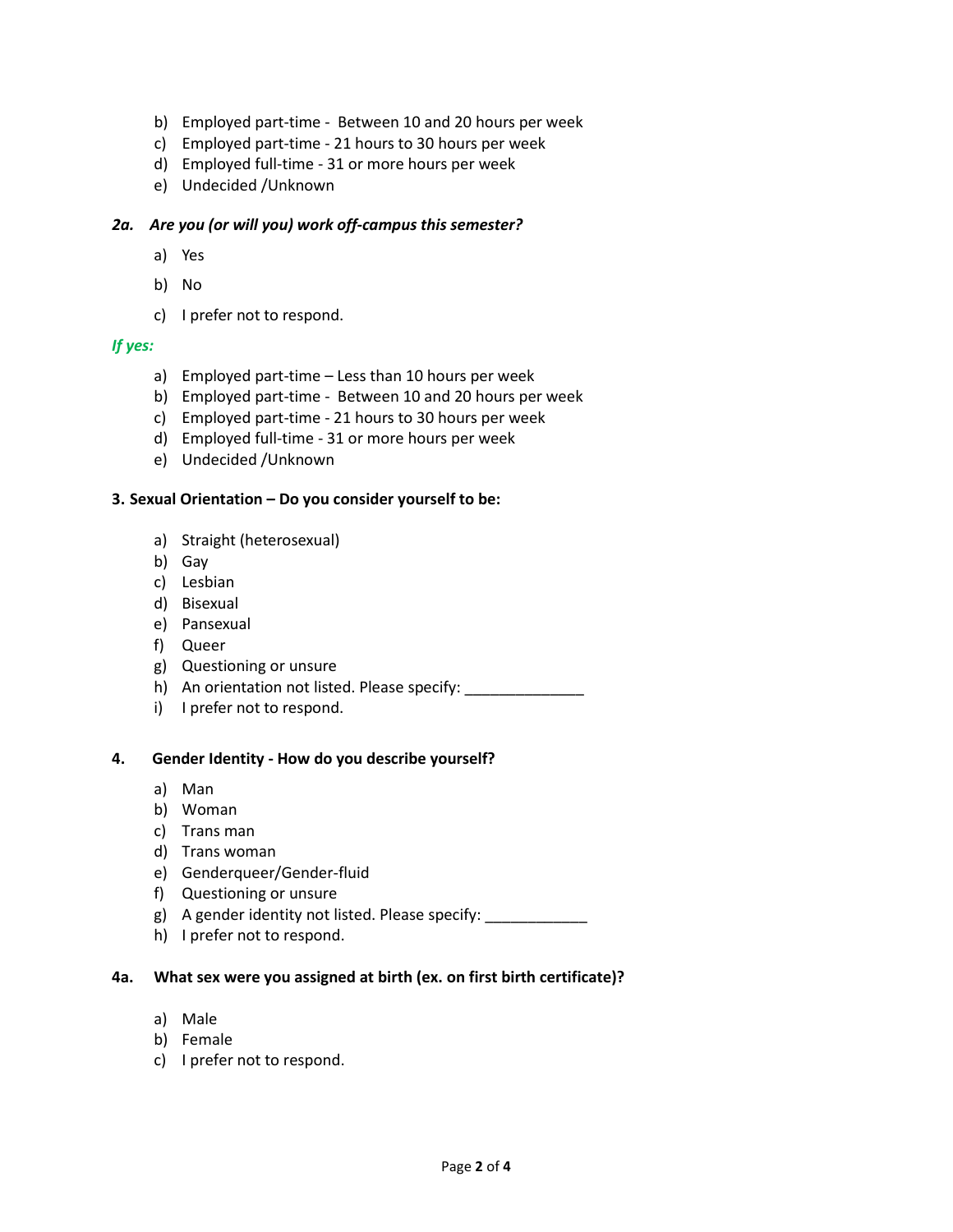## **5. Have you requested support services from the campus Office of Disability Services?**

- a) Yes
- b) No
- c) I prefer not to respond.

Important Note: This survey provides information to SUNY System Administration, not campus disability offices. If you have a disability and are seeking support or accommodation, you will need to contact the ADA (Americans with Disabilities Act) Coordinator for students on your campus. If you have questions or concerns, you can also email [provost@suny.edu](mailto:provost@suny.edu) and we will direct you to the appropriate person.

# **5a. Do you have a disability as described below? (please select all that apply)**

## *Neurodevelopmental*

- a) ADHD
- b) Communications/Speech
- c) Learning Disability
- d) Motor

## *Sensory*

- a) Blind
- b) Low Vision
- c) Deaf
- d) Hard of Hearing

# *Mental Health*

- a) Anxiety Disorders
- b) Autism spectrum, including Aspergers
- c) Bipolar Disorder
- d) Depression
- e) Dissociative Disorder
- f) Eating Disorder
- g) Obsessive-Compulsive Disorder
- h) Posttraumatic Stress Disorder
- i) Schizophrenia

# *Physical*

- a) Basic Chronic Medical condition
- b) Mobility
- c) Orthopedic

# *Intersystem*

- a) Alcohol/Substance Abuse Recovery
- b) Complex Chronic Medical Condition
- c) Traumatic Brain Injury

A disability or impairment not listed above. Please specify: \_\_\_\_\_\_\_\_\_\_\_\_\_